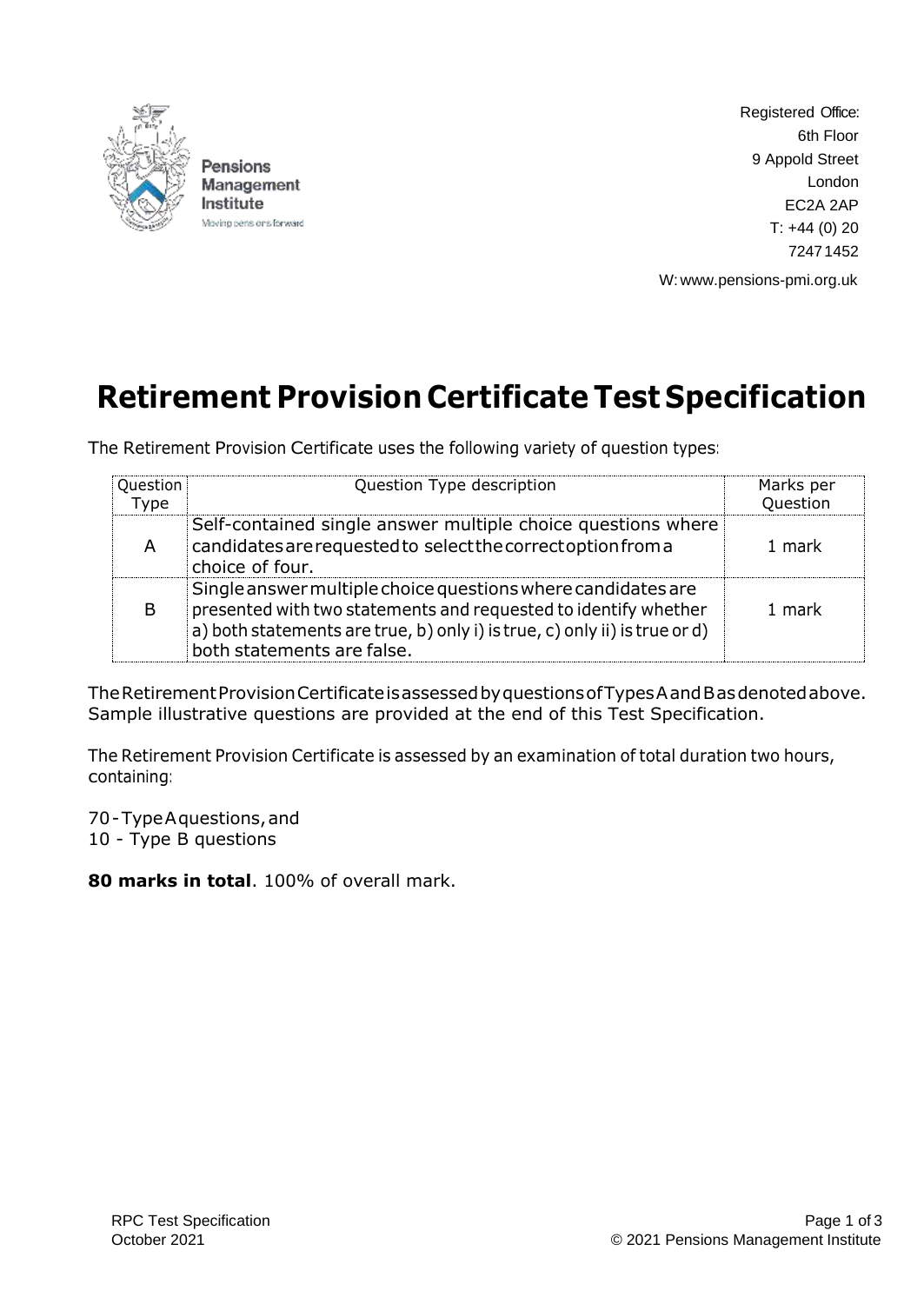## **Sample Questions**

### **Type A - self-contained single answer multiple choice questions [select correct option from choice of 4].**

- 1. Which one of the following has the power to fine employers for failing to provide pension provision in accordance with the automatic enrolment legislation?
	- a) The Financial Conduct Authority.
	- b) The Financial Ombudsman Service.
	- c) The Pensions Ombudsman.
	- d) The Pensions Regulator.
- 2. The Retail Distribution Review rules came into force from:
	- a) 6 April 2012
	- b) 1 October 2012
	- c) 31 December 2012
	- d) 6 April 2013.
- 3. Which one of the following is prohibited from becoming a trustee of an occupational pension scheme?
	- a) The scheme actuary.
	- b) The scheme's legal adviser.
	- c) A scheme member.
	- d) The Managing Director of the sponsoring employer.

#### **TypeB-single answer multiple choicequestions [multiple true false].**

#### **Multiple true false format.**

**Theycomprise twostatements (numbered(i) and(ii) andfour possible options (lettered 'a' both true; 'b' Only (i) true; 'c' Only (ii) true; and 'd' both false)**

#### **Only ONE of these options is correct.**

- 1. (i) The Pensions Management Institute (PMI) offers nationally recognised pensions qualifications.
- 2. (ii) The PMI organises conferences and meetings for pensions professionals.
	- a) Both true
	- b) Only (i) true
	- c) Only (ii) true
	- d) Both false